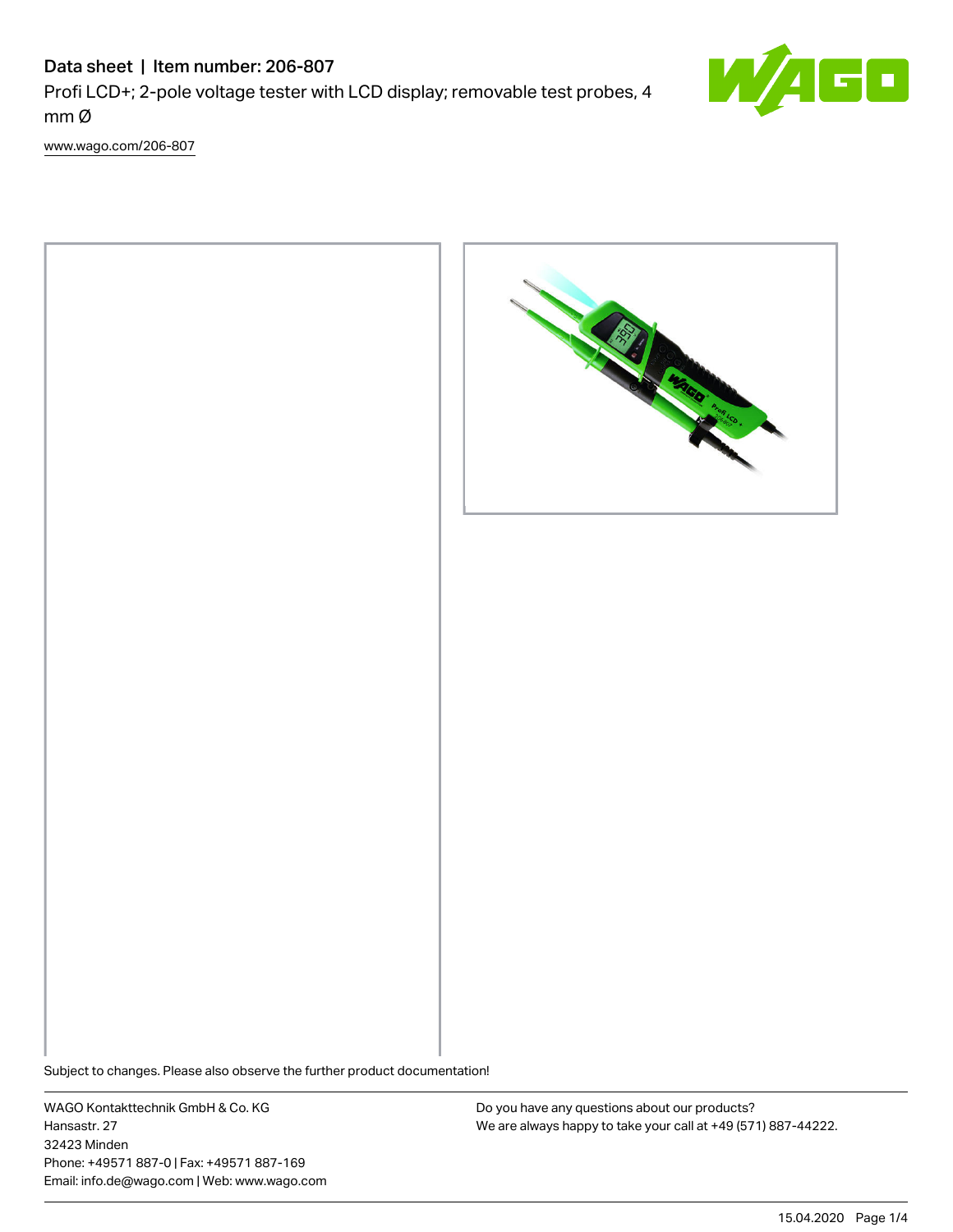



Subject to changes. Please also observe the further product documentation!

WAGO Kontakttechnik GmbH & Co. KG Hansastr. 27 32423 Minden Phone: +49571 887-0 | Fax: +49571 887-169 Email: info.de@wago.com | Web: www.wago.com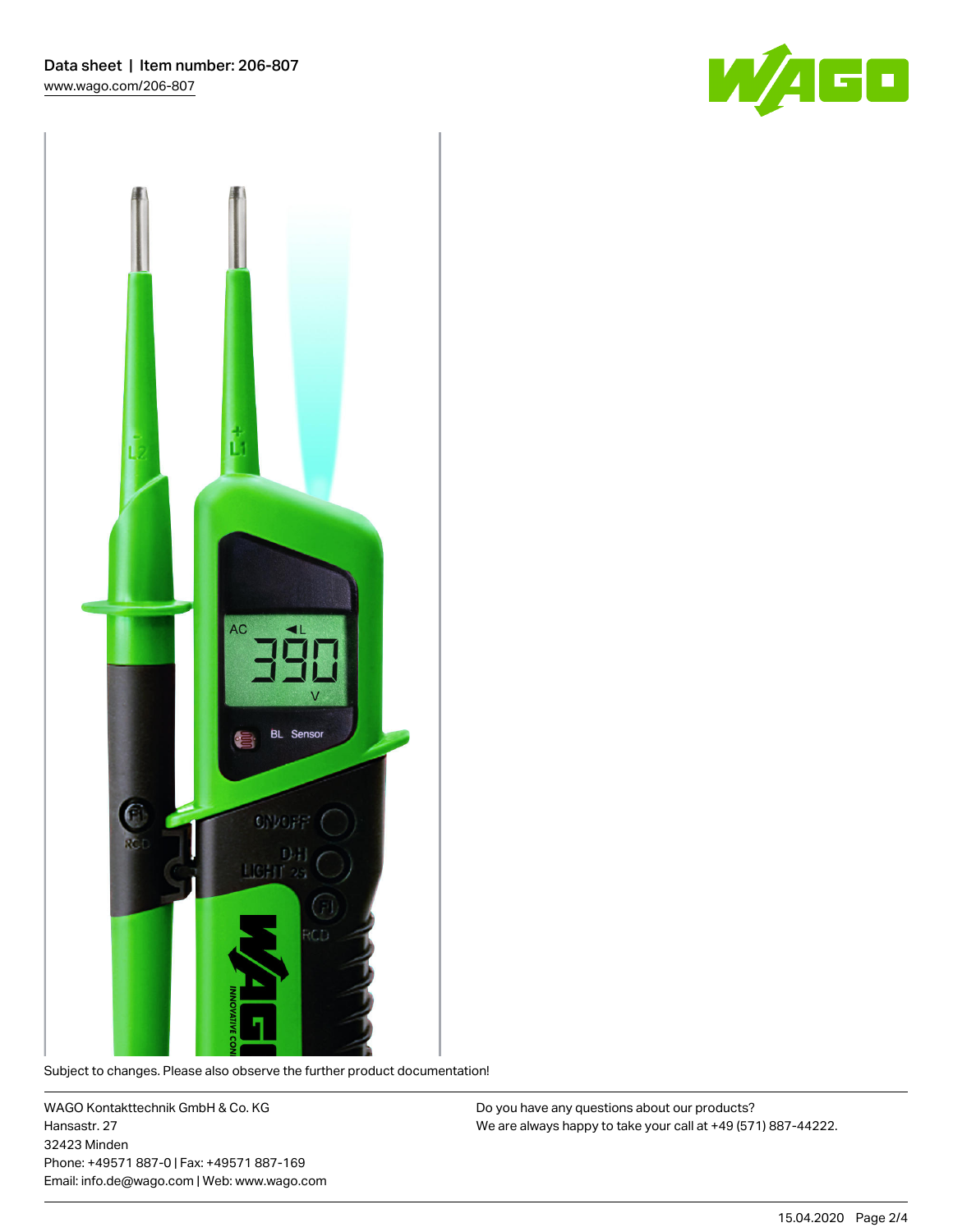

|                     | <b>ECTIONS</b><br>۳<br><b>Profi LCD</b><br>206-807<br>÷ |
|---------------------|---------------------------------------------------------|
| RoHS ✔<br>Compliant | <b>BOMcheck</b> <sub>net</sub>                          |

## Item description

Note:

#### Additional Profi-LCD+ features:

- $\blacksquare$ Automatic measurement range selection
- $\blacksquare$ Single-pole phase testing AC >100 V
- $\blacksquare$ Two-pole sequence testing (R and L)
- $\blacksquare$ Continuity testing
- $\blacksquare$ RDC/RCD testing (30 mA) via buttons
- $\blacksquare$ One-hand operation for SCHUKO® and CEE sockets
- $\blacksquare$ LED torch lamp function

Subject to changes. Please also observe the further product documentation!

WAGO Kontakttechnik GmbH & Co. KG Hansastr. 27 32423 Minden Phone: +49571 887-0 | Fax: +49571 887-169 Email: info.de@wago.com | Web: www.wago.com